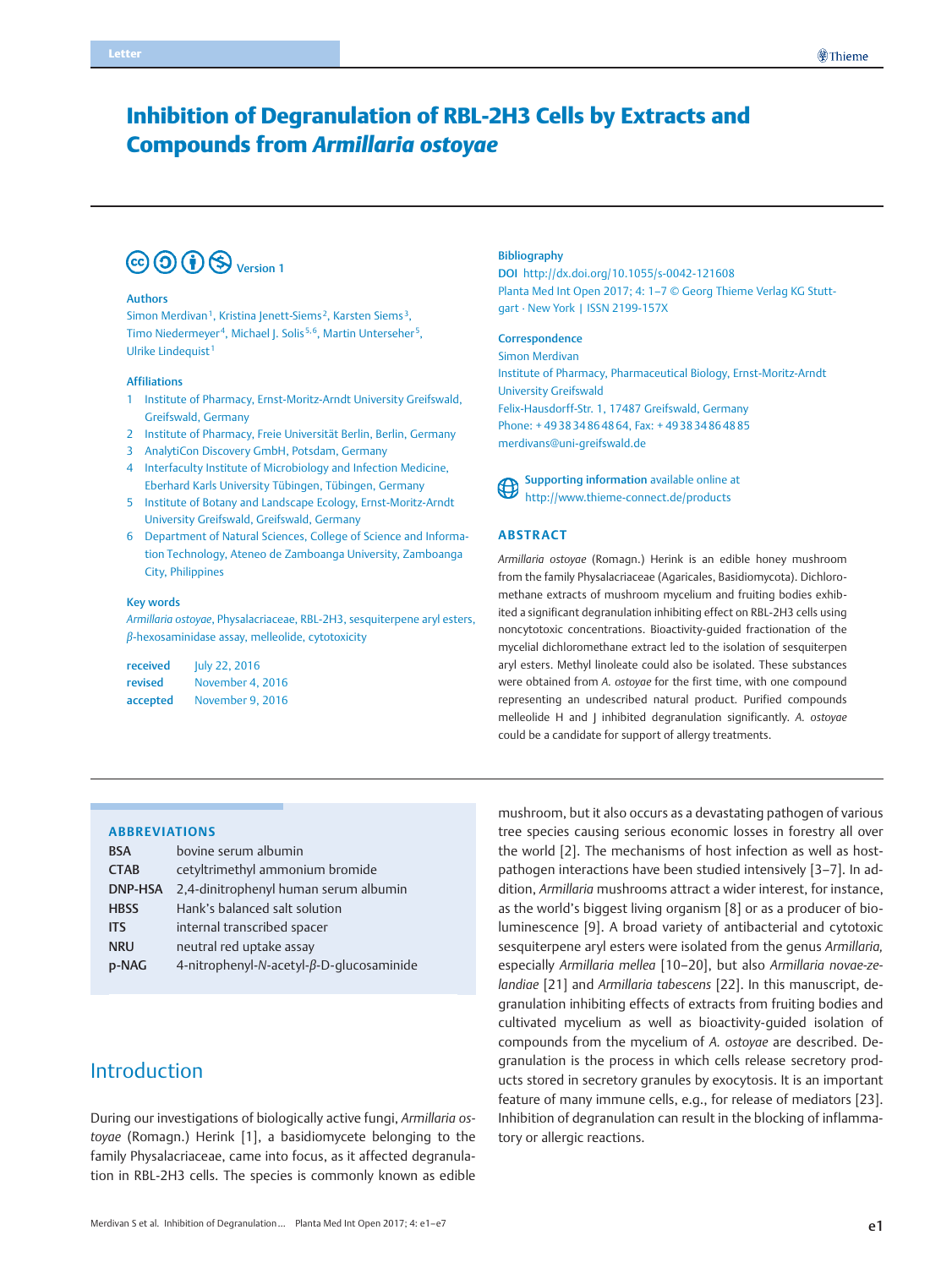



# **Results**

Three different extracts made with dichloromethane, methanol, and water were tested in a degranulation assay. Dichloromethane and methanol extracts from the mycelium of A. ostoyae exhibited significant degranulation inhibitory effects on RBL-2H3 cells (▶ Fig. 1). The Soxhlet dichloromethane extract was fractionated on a silica gel column with an n-hexane/ethanol/dichloromethane/methanol gradient. Fractions 2–4 were subjected to column chromatography using a toluene/acetone gradient from which fractions were also tested in the degranulation assay. Fractions 1, 2, 4, and 5 exhibited inhibitory activity, while fractions 3, 7, 9, and 11 did not. Known purified compounds melleolide H (purity  $\geq$  93.5%) and J (purity  $\geq$  95.4%), obtained from fraction 1, showed significant degranulation inhibition of RBL-2H3 cells. Other substances could be isolated only in much smaller amounts and were not tested. The potency of melleolide H was nearly one order of magnitude weaker than melleolide J. Again, the potency of the reference substance quercetin was one order of magnitude stronger than melleolide J. Quercetin had an  $IC_{50}$  of 6.7 µM, a value in accordance with the literature [24]. The biological effects are summarised in ► Table 1.

Dichloromethane extracts and pure compounds obtained from A. ostoyae were tested for cytotoxic effects on RBL-2H3 cells using the NRU assay. The dichloromethane extract of the fruiting body exhibited no cytotoxic effect after 1 h (approximately the time necessary for degranulation testing) and a weak cytotoxic effect after 24 h. The  $IC_{50}$  of the cytotoxicity of the mycelial extracts was one order of magnitude higher than the  $IC_{50}$  for degranulation inhibition after 1 h and also after 24 h. Etoposid as a reference substance has an  $IC_{50}$  of 0.9 µM. The cytotoxicity  $IC_{50}$  can be found in ► Table 1.

After repeated column chromatography on silica gel, from 11 fractions, 8 sesquiterpene aryl esters and methyl linoleate were

### ▶ Table 1 Biological effects of extracts/substances from A. ostoyae.

| <b>Dichloromethane</b><br>extracts/substances | $IC_{50}$ Inhibition of<br>degranulation | $IC_{50}$<br><b>Cytotoxicity</b>            |
|-----------------------------------------------|------------------------------------------|---------------------------------------------|
| Fruiting body<br>A. ostovae                   | $115.1 \,\mu g/mL$                       | $1 h$ : > 500 µg/mL<br>24 h: 183.6 µg/mL    |
| Mycelium A. ostoyae                           | $21.5 \mu q/mL$                          | 1 h: $111.1 \,\mu g/mL$<br>24 h: 18.5 µg/mL |
| Melleolide H                                  | 99.9 $\mu$ mol/L                         | 24 h: 23.6 µmol/L                           |
| Melleolide                                    | $39.5 \mu$ mol/L                         | 24 h: 20.8 µmol/L                           |
| Quercetin                                     | $6.7 \mu$ mol/L                          | 24 h: 185.2 µmol/L                          |
| Etoposid                                      | n.d.                                     | 24 h: 0.9 µmol/L                            |

isolated by semipreparative HPLC. The yields were between 0.0093% and 0.091% of dried biomass. Structures of isolated substances can be found in ► Fig. 2.

The isolated meroterpenes were identified as melleolide C [10] (2), H [11] (3) and J [21] (4), melledonal C [12] (5), 10-hydroxymelleolide [15] (6), armillarin [22] (7), and armillaridin [25] (8) by means of mass spectrometry and NMR spectroscopy, while methyl linoleate (9) was identified by NMR spectroscopy. 13-Hydroperoxyarmillarinin (1) displayed a peak at m/z 503.1443 [M + Na<sup>+</sup>]<sup>+</sup> ( $\delta$  = -0.040 ppm) in the HRESIMS in the positive mode, corresponding to a molecular formula of  $C_{24}H_{29}ClO_8$  and identical to melledonal C. The NMR spectra of 1 and 5 showed strong similarities, but, in contrast to 5, substance 1 possessed just one hydroxymethylene group at  $\delta_H$  5.60 (t, 8.7 Hz, H-5). An additional methylene residue was observed at  $\delta_H$  1.71 (dd, 2.0, 13.0 Hz, H-10β) and  $δ$ <sub>H</sub> 1.32 (dd, 11.6, 13.0 Hz, H-10α), which coupled to H-9 at  $\delta_H$  2.41 (dd, 2.0, 11.6 Hz). Furthermore, a suspicious downfield shift of C-13 ( $\delta_C$  89.5 versus  $\delta_C$  77.6 in 5) was observed, leading to the assumption that there should be a hydroperoxide group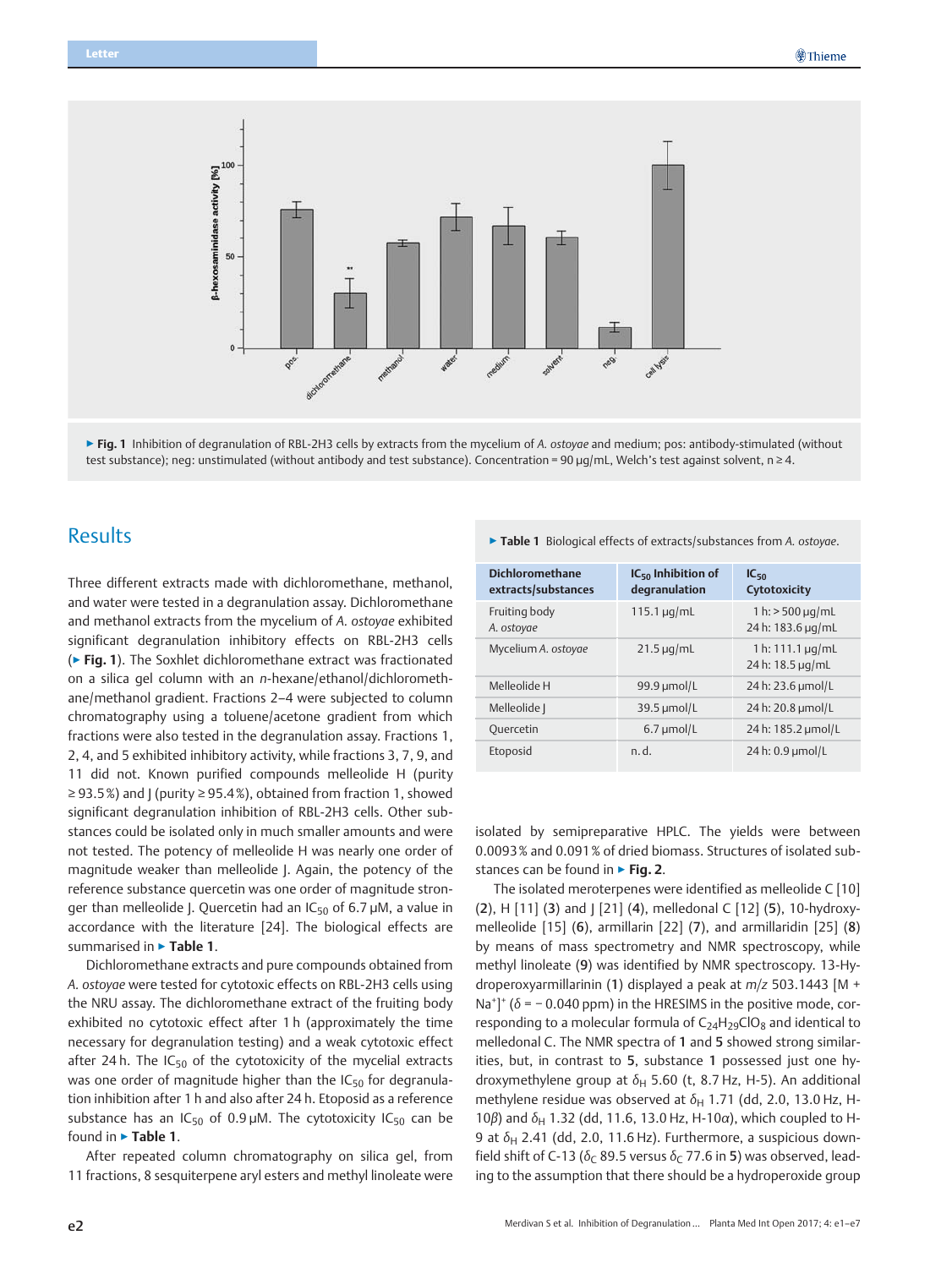|                         | $CH_{3}$<br>НĊ<br>5<br>6   | HO<br>$H_{3}C^{\frac{1}{2}}$ | 1<br>2<br>13<br>9 | 3<br>12                          |                |
|-------------------------|----------------------------|------------------------------|-------------------|----------------------------------|----------------|
|                         |                            |                              | 10<br>$H_2$       | 11<br>15CH <sub>3</sub>          |                |
| Number                  | Substance                  | $R_1$                        | R <sub>2</sub>    | $_{14}$ CH <sub>3</sub><br>$R_3$ | R <sub>4</sub> |
| $\mathbf{1}$            | 13-hydroperoxyarmillarinin | OOH                          | H                 | OCH <sub>3</sub>                 | <b>C1</b>      |
| $\overline{2}$          | melleolide C               | OH                           | OH                | OCH <sub>3</sub>                 |                |
| 3                       | melleolide H               | H                            | OH                | OCH <sub>3</sub>                 |                |
| $\overline{\mathbf{4}}$ | melleolide J               | H                            | OH                | OCH <sub>3</sub>                 | H<br>H<br>Cl   |
| 5                       | melledonal C               | OH                           | OH                | OCH <sub>3</sub>                 |                |
| 6                       | 10-hydroxymelleolide       | H                            | OH                | OH                               | Cl<br>H        |

▶ Fig. 2 Structures of isolated substances.

in this position. Similar shift differences are described, e.g., for peroxides obtained from Artemisia alba [26]. For NMR data of 1 see ► Table 2. Thus, 1 was identified as the 13-hydroperoxy derivative of armillarinin [27]. All isolated compounds were described for the first time from the mycelium of A. ostoyae. Compound 1 represents an up to now unknown natural product. Other characteristics of isolated compounds can be found in "Characterisation of isolated compounds".

# **Discussion**

Species determination within the genus Armillaria is very complex, as they represent more of a species aggregate than distinctive species. Sequence analysis showed the mycelial material to cluster in the A. ostoyae group, which was therefore taken as the species of the mycelium. From the mycelium of A. ostoyae, different metabolites were purified using bioactivity-guided isolation. Dichloromethane extracts from fruiting bodies and mycelium had significant degranulation inhibiting effects on RBL-2H3 cells. Purified compounds 3 and 4 exhibited an inhibition of degranulation in differing potencies, with the halogenated derivate showing a higher potency than the unhalogenated derivate. These compounds potentially contribute to the activity of the extract. Sesquiterpene aryl esters from Armillaria sp. were already found to possess antibacterial [10, 16], antifungal [28] and cytotoxic [29, 30] effects and to inhibit the growth of lettuce [25]. Inhibition of degranulation of RBL-2H3 cells was observed for the first time in A. ostoyae,

▶ Table 2 NMR data of 13-hydroperoxyarmillarinin (500 MHz, δ [ppm],  $J$  [Hz]) in CDCl<sub>3</sub>.

| Atom                 | $\delta_{\mathsf{H}}$ | $\delta_{\sf C}$ |
|----------------------|-----------------------|------------------|
| $\mathbf{1}$         | 9.57 s                | 196.4            |
| $\overline{2}$       |                       | 137.8            |
| 3                    | 6.98s                 | 150.2            |
| $\overline{4}$       |                       | 75.6             |
| 5                    | $5.60$ t $(8.7)$      | 75.3             |
| 6                    | 2.11 dd (8.7, 11.1)   | 32.6             |
| 2.04 dd (8.7, 11.1)  |                       |                  |
| $\overline{7}$       |                       | 37.4             |
| 8                    | 1.32s                 | 22.1             |
| $\overline{9}$       | 2.41 dd (2.0, 11.6)   | 46.8             |
| 10                   | 1.71 dd (2.0, 13.0)   | 43.6             |
| 1.32 dd (11.6, 13.0) |                       |                  |
| 11                   |                       | 35.9             |
| 12                   | 2.38 d (14.5)         | 52.1             |
| 1.71 d $(14.5)$      |                       |                  |
| 13                   |                       | 89.5             |
| 14                   | 1.15s                 | 30.2             |
| 15                   | 1.02 s                | 31.1             |
| 1'                   |                       | n.d.             |
| 2'                   |                       | 106.7            |
| 3'                   |                       | 163.3            |
| 4'                   | 6.43s                 | 99.3             |
| 5'                   |                       | 159.9            |
| 6'                   |                       | 116.2            |
| 7'                   |                       | 139.6            |
| 8'                   | 2.48 s                | 20.0             |
| OCH <sub>3</sub>     | 3.90 s                | 56.6             |
| $3'$ -OH             | 11.30 s               |                  |

and all purified compounds were also isolated from the mycelium of A. ostoyae for the first time.

Extracts and the pure compounds 3 and 4 exhibited certain cytotoxic activity. In the extracts, cytotoxicity was time dependent and stronger after 24 h than after 1 h. After 1 h, the  $IC_{50}$  for cytotoxic activity was one order of magnitude higher than the  $IC_{50}$  of degranulation inhibition. The  $IC_{50}$  of degranulation inhibition, therefore, is not due to a cytotoxic effect. The enzyme β-hexosaminidase is a membrane-bound enzyme. If the membranal function is disturbed because of cell damage, the enzyme would no longer be placed in the membrane, but dissolved in the supernatant, resulting in a higher activity. This effect is used for standardisation of the test, as the  $\beta$ -hexosaminidase activity of the cell lysis is set to 100%. The effect also is not caused by direct inhibition of the reporter  $β$ -hexosaminidase, as extracts and substances showed no significant inhibition of this enzyme (data not shown).

A. ostoyae is an edible mushroom, but should be cooked before consumption to avoid gastrointestinal problems. Honey mush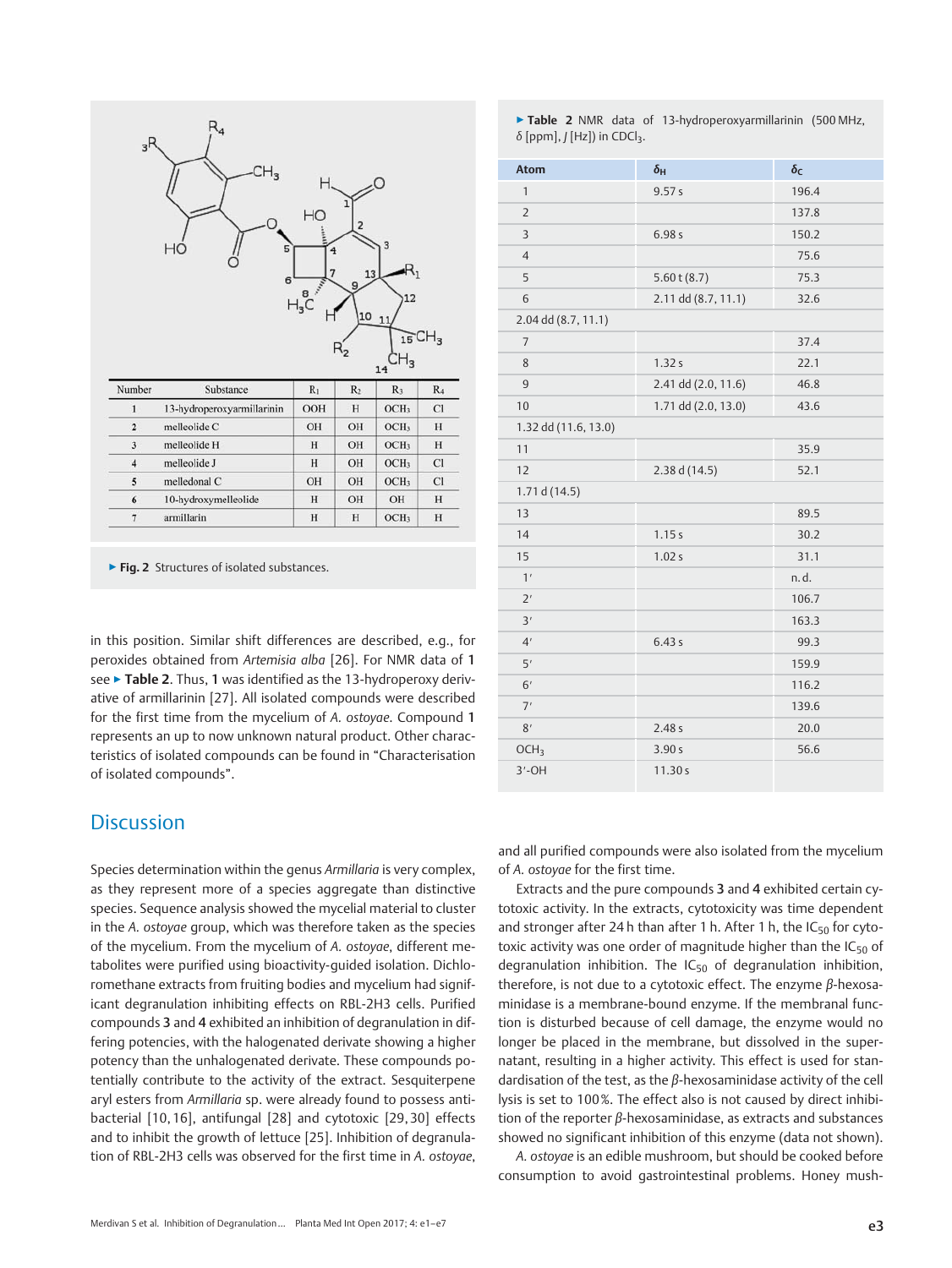rooms are widely used as food and until now, no toxicological risks have been reported. Through the intake of A. ostoyae, no problematic health issues should emerge. Also, cytotoxicity has already been observed in this mushroom. In the future, A. ostoyae could play a supporting role in the therapy of allergies.

# Materials and Methods

## Cell lines, chemicals, and biochemicals

Adherent RBL-2H3 cells were obtained from DSMZ (Braunschweig, Germany). Cells were cultured in DMEM (Sigma; PAA) with 1% penicillin/streptomycine (Sigma) and 8% FCS (Sigma). Cells were incubated at 37 °C in a humidified atmosphere with  $95%$  air and  $5%$  CO<sub>2</sub>.

The composition of Tyrode's buffer was as follows [31]: NaCl 130 mM, KCl 5 mM, CaCl<sub>2</sub>  $\times$  2H<sub>2</sub>O 1.4 mM, MgCl<sub>2</sub>  $\times$  6H<sub>2</sub>O 1 mM, HEPES 10 mM, glucose 5.6 mM, BSA 0.1% or 0.1 mL/L of a 7.5% BSA solution (Sigma). Anti-DNP IgE antibody was also obtained from Sigma (D8406).

## Fungal material and species determination

Fresh fruiting bodies of A. ostoyae were collected in a forest near Greifswald, Germany (54°7′ 31.51′′ N; 13°18′ 30.46′′ E), within an environment consisting mainly of coniferous trees. Fruiting bodies were cut in pieces, washed, frozen, and lyophilised. A voucher specimen is stored at the Institute of Pharmacy of the Ernst-Moritz-Arndt University Greifswald (no. AoFrK\_PMIO). Mycelium of A. ostoyae was available from the mushroom collection of the Institute of Pharmacy of the Ernst-Moritz-Arndt-University Greifswald (no. AoM\_PMIO), Germany and cultivated for 3 weeks in Hagem medium pH 5.4 (composition: ammonium succinate 0.5 g, KH<sub>2</sub>PO<sub>4</sub> 0.5 g, MgSO<sub>4</sub>  $\times$  7H<sub>2</sub>O 0.5 g, 1% FeCl<sub>3</sub> solution 0.5 mL, glucose 5 g, malt extract R2 5 g, Aq. dest. 1 L) at room temperature in a day-night rhythm, filtered from the culture broth, frozen, and freeze-dried. Before extraction, freeze-dried fruiting bodies and mycelium were ground to a powder. The extraction of fungal DNA, PCR of the fungal ITS rDNA, the official fungal barcode [32], and Sanger sequencing followed approved protocols [33]. DNA was extracted using a CTAB/chloroform/isoamylic alcohol/isopropanol protocol. After extraction and drying of DNA, amplification of the ITS region of the ribosomic DNA was done by PCR applying standard concentrations and conditions on a Mastercycler:  $15.64 \,\mu\text{L}$  ddH<sub>2</sub>O,  $5 \,\mu\text{L}$  Mango buffer,  $1.7 \,\mu\text{L}$  or 50 mM MgCl<sub>2</sub> solution, 0.5 µL 10 mM dNTP, 0.5 µL of each primer (10 pM), 0.16 µL Taq DNA polymerase (5 U/µL), and 1 µL template DNA. Time program: 5 min at 94 °C, followed by 35 cycles 35 s at 94 °C, 50 s at 52 °C, 90 s at 72 °C, and 5 min at 72 °C in the end. The PCR product was run on 0.8% agarose gel. Sequencing was done in the Botanical Institute of the Ernst-Moritz-Arndt University Greifswald, Germany.

Published sequences were exported from GenBank [34], aligned by MAFFT [35, 36], and converted with Mesquite [37] into a NEXUS-file for the calculation of a phylogeny in MrBayes and RAxML. Graphical illustration was done by SeaView [38], MEGA [39], or TreeViewX 0.5 [40]. Species determination was realised with field observations (e.g., densly growing basidiomata, pres-

ence of rhizomorphs) and with macroscopic characteristics of fresh material (annulus, colorisation). ITS sequences were matched against published sequences. Similarity analysis with MrBayes (Bayesian inference approach) [41] and RaxML (Maximum likelihood approach) [42, 43] was used to confirm the secure placement of the own sequence within a clade of publicly available and published sequences of A. ostoyae (graphics can be found in Supporting Information).

## Extraction of biomass and isolation of compounds

For preparation of the extracts for biological testing, biomass (fruiting bodies: ca. 25 g, mycelium: ca. 15 g) was extracted for 24 h with 500 mL solvent in a 250-mL Soxhlet apparatus. Successive extraction was in the order dichloromethane, methanol, water. Extracts were filtered through filter paper, the volume decreased under reduced pressure. Drying was done by evaporation of dichloromethane and methanol, followed by lyophilisation when the extracts were not completely dry. Water extracts were dried by lyophilisation only.

Extraction with succeeding isolation of the compounds was done with 500 mL dichloromethane in 1 L glass flasks at room temperature for 3 × 24 h. The solvent volume was 500 mL for each step. Extracts were filtered through filter paper and the volume decreased under reduced pressure at a temperature of ca. 40 °C. Drying was done by evaporation of dichloromethane at room temperature.

Sesquiterpene aryl esters were isolated from the dichloromethane extract (893 mg) prepared by the flask method. The biomass was extracted with 500 mL dichloromethane in a 1-L glass flask at room temperature for 3 × 24 h. Extracts were filtered through filter paper and the volume decreased under reduced pressure at a temperature of ca. 40 °C. Drying was done by evaporation of dichloromethane at room temperature. After that, a fractionation by column chromatography on silica gel 0.040– 0.063 mm (Merck; ca. 155 g stationary phase, column dimensions: diameter 3 cm, height 41 cm) with an n-hexane/ethanol/dichloromethane/methanol (elution steps: n-hexane; n-hexane/ ethanol 80:20; dichloromethane/methanol 90:10; methanol) gradient took place, yielding 5 fractions. Fractions 2, 3, and 4 (101 mg) were combined and subjected to another column chromatography on silica gel (ca. 50 g stationary phase, column dimensions: diameter 2 cm, height 39 cm) with a toluene/acetone gradient (toluoene/acetone 90 : 10, 75: 25, 50 : 50, methanol), resulting in 11 fractions. Isolation of methyl linoleate from the dichloromethane extract (749 mg) prepared at room temperature was done by C18E SPE (20 g cartridge; Phenomenex) with elution by an isopropanol/water gradient (elution steps: isopropanol 60%; isopropanol 70%; isopropanol 80%; isopropanol). The 70% isopropanol fraction (85 mg) was further purified by semipreparative HPLC, the last purification step for all substances. A Luna® C5  $250 \times 10$  mm column, particle size 5 µm, 100 Å (Phenomenex) was used as the stationary phase. The mobile phase consisted of water as A and acetonitrile as B (VWR) in the gradient elution. In the later work, an addition of 0.1% formic acid to acetonitrile was used. The flow rate was 4 mL/min, and the detection channels were 190 nm and 272 nm. The time program was as follows: % B (time): 60 (0 min), 80 (23.5 min), 100 (24.5 min), 100 (29.5 min),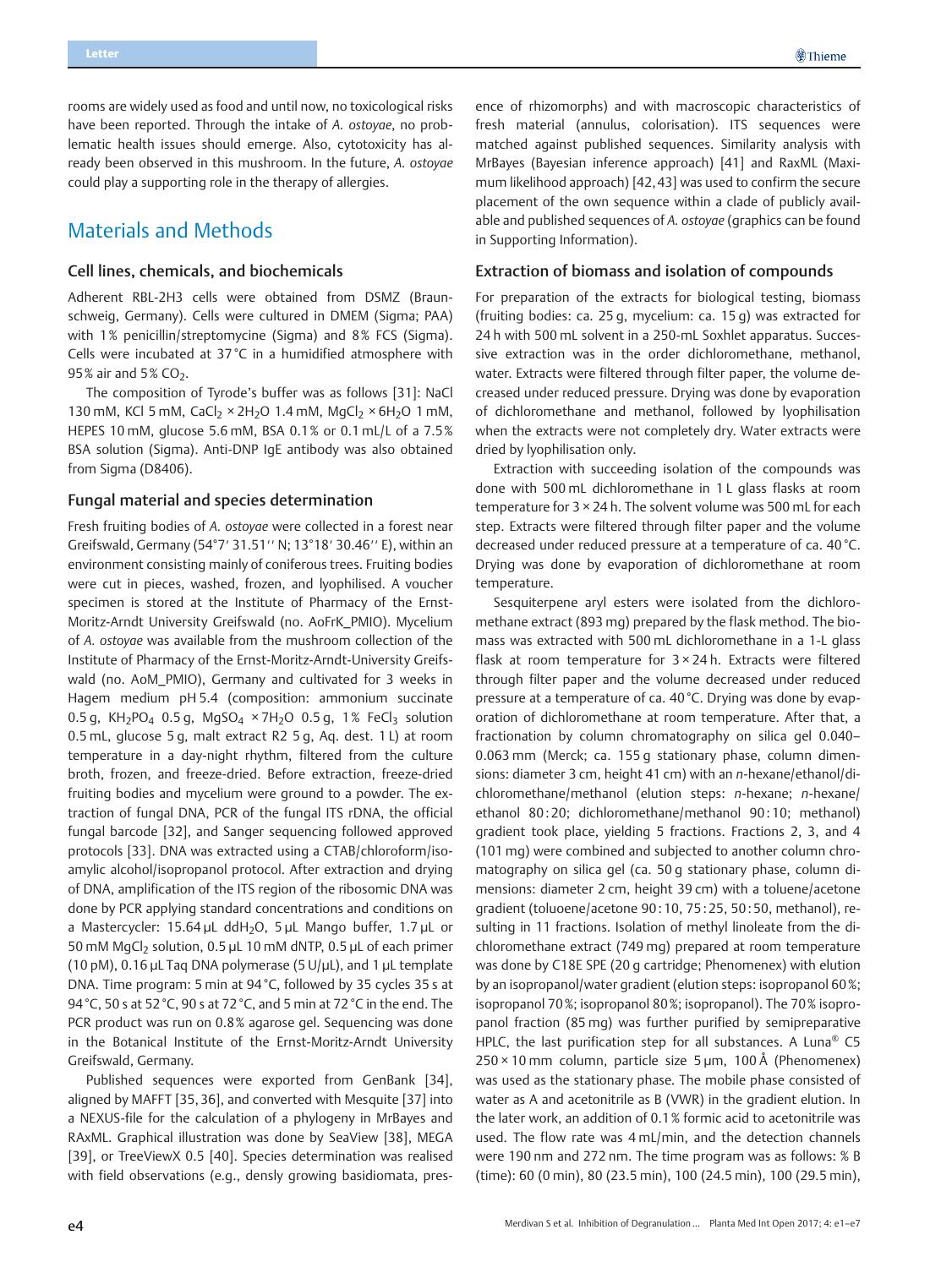60 (31.5 min), 60 (37 min). The gradient was modified or shortened when possible, whereas the gradient slope was the same in all runs. The time program was as follows: % B (time) in isolation of methyl linoleate: 78 (0 min), 92 (23.5 min), 100 (24.5 min), 100 (29.5 min), 78 (31.5 min), 78 (37 min). After isolation, substances were tested for purity by HPLC with foregoing gradients.

## Characterisation of isolated compounds

<sup>1</sup>H NMR spectra were recorded at 400 MHz and 27 °C; solvent deuterochloroform. 2D spectra were measured at 500 MHz, 27 °C; solvent deuteromethanol or deuterochloroform. High-resolution mass spectra were obtained from a maXix 4G TOF‑MS system (Bruker) by flow injection analysis of the compounds. The CD spectrum in the wavelength range of 200–400 nm of 13-hydroperoxyarmillarinin was measured with a JASCO T-810 system (JASCO) using isopropanol as the solvent. The IR spectrum of 13 hydroperoxyarmillarinin was recorded on an Alpha FTIR spectrometer (Bruker). Spectral data of the known compounds can be found in the literature indicated.

Compound 1 from fraction 1 (1.4 mg): Resin. UV [L × mol<sup>-1</sup> × cm<sup>-1</sup>]:  $\varepsilon_{219}$  = 8272,  $\varepsilon_{238}$  = 4440,  $\varepsilon_{271}$  = 1678,  $\varepsilon_{283}$  = 1206,  $\varepsilon_{326}$  = 617. CD  $[1 \times \text{mol}^{-1} \times \text{cm}^{-1}]$ :  $\Delta \varepsilon_{219} = 0.29$ ,  $\Delta \varepsilon_{238} = -0.91$ ,  $\Delta \varepsilon_{271} =$ 0.023,  $\Delta \epsilon_{283}$  = -0.044,  $\Delta \epsilon_{326}$  = 0.34. Absolute configuration was as described by Kobori et al. [25]. IR ν [1 × cm<sup>-1</sup>]: 1726 s (C=O st, Ester), 1666 s (C=O st, aldehyde), 2926 m (=CH st), 2854 m (–CH st), 3353 b (O–H st, coordinated). Monoisotopic mass 480.1551. (+)-HRESIMS 503.1443 [M + Na+] (δ = − 0.040 ppm). Molecular formula C<sub>24</sub>H<sub>29</sub>ClO<sub>8</sub>.

Compound 2 from fraction 7 (3.6 mg) [10]: Monoisotopic mass 446.1941. Resin. (−)-HRESIMS 445.1864 [M – H+] <sup>+</sup> (δ = − 0.880 ppm). Molecular formula C<sub>24</sub>H<sub>30</sub>O<sub>8</sub>.

Compound 3 from fraction 4 (11.9 mg) [11]: Monoisotopic mass 430.1992. Resin. (+)-HRESIMS 453.1881 [M + Na+]+ (δ = − 0.619 ppm). Molecular formula C<sub>24</sub>H<sub>30</sub>O<sub>7</sub>.

Compound 4 from fraction 4 (13.7 mg) [25]: Monoisotopic mass 464.1602. Resin. (+)-HRESIMS 487.1494  $[M + Na<sup>+</sup>]$  (δ = − 1.133 ppm). Molecular formula C24H29ClO7.

Compound 5 from fraction 6 (3.3 mg) [12]: Monoisotopic mass 480.1551. Resin. (−)-HRESIMS 479.1478 [M – H+] <sup>+</sup> (δ = − 0.116 ppm). Molecular formula C<sub>24</sub>H<sub>29</sub>ClO<sub>8</sub>.

Compound 6 from fraction 7 (2.9 mg) [15]: Monoisotopic mass 416.1835. Resin. (−)-HRESIMS 415.1755 [M – H+] <sup>+</sup> (δ = − 1.734 ppm). Molecular formula C<sub>23</sub>H<sub>28</sub>O<sub>7</sub>.

Compound 7 from fraction 4 (2.4 mg) [22]: Resin. Monoisotopic mass 414.2042. (+)-HRESIMS 437.1935  $[M + Na<sup>+</sup>]$ <sup>+</sup> (δ = 0.093 ppm). Molecular formula  $C_{24}H_{30}O_6$ .

Compound 8 from fraction 4 (3.9 mg) [25]: Resin. Monoisotopic mass 448.1653. (+)-HRESIMS 471.1548  $[M + Na^{+}]^{+}$  (δ = 0.693 ppm). Molecular formula  $C_{24}H_{29}ClO_6$ .

Compound 9 was isolated by C18 SPE followed directly by semipreparative HPLC (3.6 mg): Oil. Molecular formula  $C_{19}H_{34}O_2$ .

## Degranulation assay

After trypsinisation, the cell concentration was adjusted to  $5 \times 10^5$ cells/mL with DMEM. Four hundred µL of this suspension were given into a well of a 24-well plate (i.e.,  $2 \times 10^5$  cells/well). Subsequently, 100 µL of a 495 ng/mL solution of IgE in PBS (phosphate buffered saline) (without Ca and Mg, PAA) were added into the wells for the determination of the positive control and test samples, and 100 µL PBS (without Ca and Mg) were added into the wells for determination of spontaneous degranulation and cell lysis. Cells were incubated overnight at 37 °C in a humidified atmosphere with  $95\%$  air and  $5\%$  CO<sub>2</sub>.

The supernatant was removed and the cells were washed with 500 µL of Tyrode's buffer. Then, 497 µL (for testing of raw extracts) or 498 µL (fractions and purified compounds) were added to the wells for tests samples, 500 µL for the positive control ("pos"), and 510 µL for the determination of spontaneous degranulation ("neg"). In the wells for cell lysis, 510 µL of a 0.1% solution of Triton X-100 in Tyrode's buffer was pipetted. Cells were incubated for 10 min. Then, 3 µL (raw extracts) or 2 µL (fractions, purified compounds) of test samples were added into corresponding wells followed by incubation for 10 min. Cell stimulation was done by 10 µL of a 50 µg/mL solution of DNP-HSA (Sigma) in PBS for all cells except those for spontaneous degranulation and cell lysis. A blank was measured with 510 µL Tyrode's buffer without cells.

For the  $\beta$ -hexosaminidase assay, 50  $\mu$ L of the supernatant of each well were transferred to a 96-well plate and 50 µL of the βhexosaminidase substrate p-NAG, 1.2 mM in 0.1 M sodium acetate buffer (pH 4.5), were added followed by incubation for 2 h. The reaction was stopped with  $150 \mu$ L of  $0.4 M$  glycine buffer pH 10.7 (glycine was from Merck). Absorption was measured in a microtitre plate reader (BMG Labtech) at 405 nm. From all values, the blank was subtracted. An  $IC_{50}$  value was determined for the reference substance quercetin (purity ≥ 95%; Sigma).

For determination of the direct inhibition of  $\beta$ -hexosaminidase, after seeding of the cells, 100 µL PBS (without Ca and Mg, PAA) were added to each well. After incubation overnight, cells were washed with 500 µL of Tyrode's buffer and 0.1% Triton X-100 (Sigma) solution in Tyrode's buffer and added as follows: 510 µL for cell lysis and blank, 508 µL to the wells destined for test samples. After incubation for 10 min, 2 µL of test samples were added, followed by incubation for 10 + 30 min (time period necessary for the degranulation assay). Fifty µL of the supernatant were transferred to a 96-well plate for determination of β-hexosaminidase activity as described above.

## Neutral red uptake assay

The assay was conducted in a 96-well plate. In brief, 15 000 cells suspended in 100 µL medium were sown into each well. Wells on the periphery of the plate were filled with medium only, followed by incubation overnight. On the next day, the medium was removed from all wells and in all columns, except for columns 3 and 11, 150 µL of medium were added. Columns 3 and 11 were filled with 100 µL of medium. Into column 4, 150 µL of test sample were given and mixed thoroughly. Then, 150 µL of the mixture were transferred from column 4 to column 5, mixed thoroughly and 150 µL was transferred to column 6, etc. From the last column, 150 µL were removed and discarded. Into column 3, 50 µL of the positive control (etoposid in medium) were pipetted, and into column 11, 50 µL of the solvent in the concentration used in column 3 were pipetted. Cells were incubated for 24 h. Subsequently, the medium was removed and cells were washed with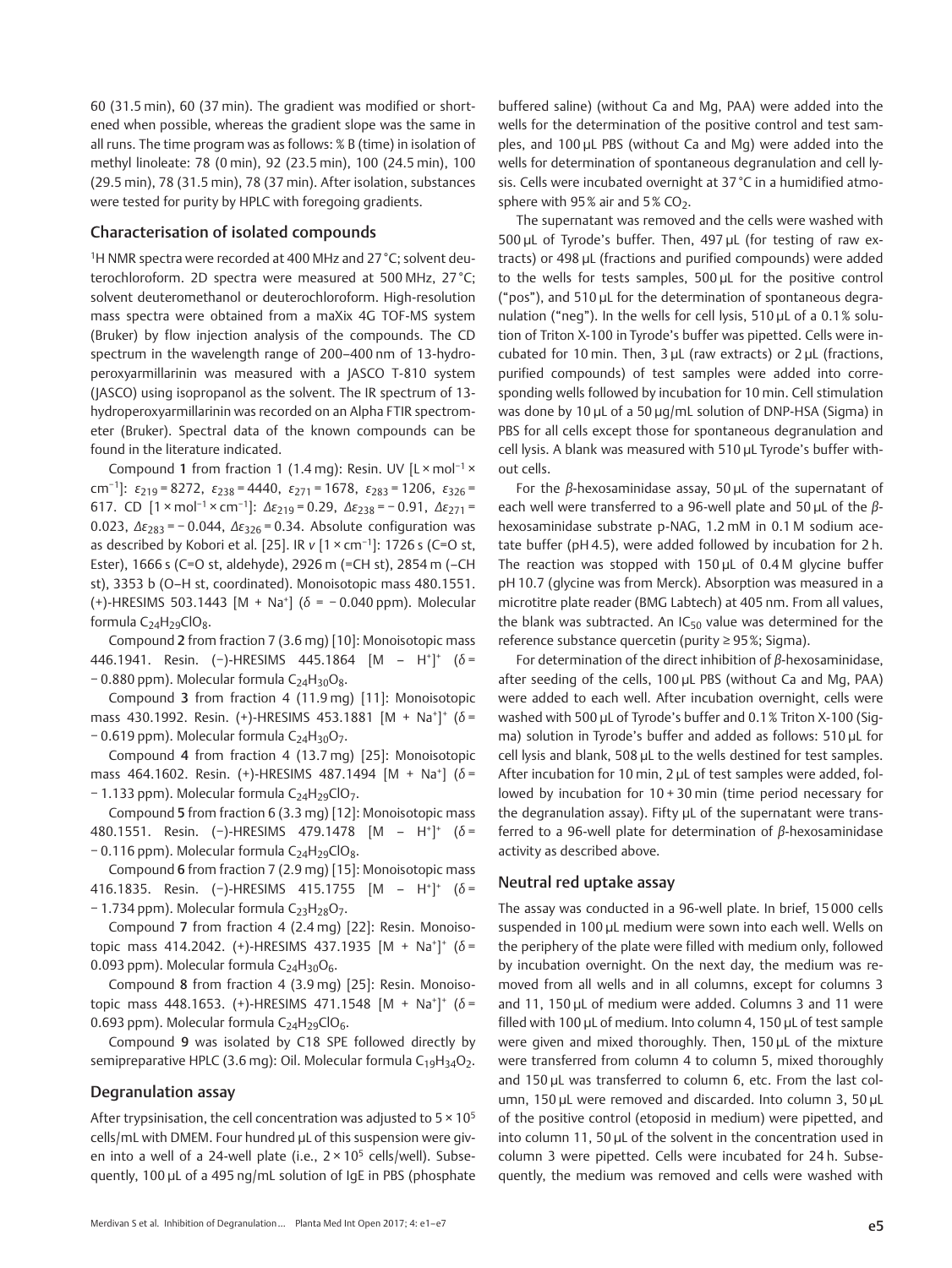200 µL of HBSS (Sigma). Into all wells, 100 µL of a solution of neutral red in medium were added and cells were incubated for 3 h. Neutral red can be accumulated by living cells only. After the incubation period, the neutral red solution was aspirated and cells were washed two times with 100 uL HBSS each. Next, 100 uL ethanol/glacial acetic acid solution were added to each well for cell lysis and dissolution of the dye. Microwell plates were shaken for 45 min, followed by absorption measurement at 540 nm in a microtitre plate reader (BMG Labtech). An  $IC_{50}$  value of cytotoxicity was reported for the reference substance etoposid (purity ≥ 98%; Sigma).

For testing of an effect of substances, extracts, or fractions after 1 h, cells were incubated for 48 h after seeding. Then the test was conducted as described above.

## Statistical analysis

Determination of  $IC_{50}$  values was done with the software GraphPad Prism® version 6 using nonlinear regression with four parameters and a variable slope option. Significance was tested by unpaired Welch's t-test.

## Supporting information

Graphics from RAxML and MrBayes for species determination of the mycelium of A. ostoyae (Fig. S1–S2), CD, ATIR, and UV spectra and <sup>1</sup>H- as well as <sup>1</sup>H,<sup>1</sup>H-COSY NMR spectra of 1 (Fig. S3-S8), and LC chromatograms of crude extracts and active fractions (Fig. S9– S11) are available as Supporting Information.

# Acknowledgements

We thank Michael Eccius (EMAU Greifswald) for measurement of the IR spectrum of 13-hydroperoxyarmillarinin and Jonathan Dickerhoff (EMAU Greifswald) for support in the recording of the CD spectra. Likewise, we thank Mrs. Monika Matthias (EMAU Greifswald) for excellent technical support, especially in the cultivation of the mycelium of A. ostoyae.

### Conflict of Interest

The authors declare no conflict of interest.

### References

- [1] Romagnesi H. Observations on Armillaria. Bull Trimest Soc Mycol Fr 1970; 86: 257–265
- [2] Dobbertin M, Baltensweiler A, Rigling D. Tree mortality in an unmanaged mountain pine (Pinus mugo var. uncinata) stand in the Swiss National Park impacted by root rot fungi. For Ecol Manage 2001; 145: 79–89
- [3] Cleary MR, van der Kamp BJ, Morrison DJ. Effects of wounding and fungal infection with Armillaria ostoyae in three conifer species. II. Host response to the pathogen. Forest Pathol 2011; 42: 109–123
- [4] Cleary MR, van der Kamp BJ, Morrison DJ. Effects of wounding and fungal infection with Armillaria ostoyae in three conifer species. I. Host response to abiotic wounding in non-infected roots. Forest Pathol 2012; 42: 100– 108
- [5] Cruickshank M, Morrison DJ, Lalumière A. The interaction between competition in interior Douglas-fir plantations and disease caused by Armillaria ostoyae in British Columbia. For Ecol Manage 2009; 257: 443–452
- [6] Entry JA, Cromack jr. K, Hansen E, Waring R. Response of western coniferous seedlings to infection by Armillaria ostoyae under limited light and nitrogen. Phytophathology 1991; 81: 89–94
- [7] Pearce RB. Tansley Review No. 87. Antimicrobial defences in the wood of living trees. New Phytol 1996; 132: 203–233
- [8] Schmitt CL, Tatum ML. The Malheur national forest: Location of the world's largest living organism [The humongous fungus]. Portland, Oregon: United States Department of Agriculture (USDA), Forest Service, Pacific Northwest Region; 2008
- [9] Mihail JD. Bioluminescence patterns among North American Armillaria species. Fungal Biol 2015; 119: 528–537
- [10] Arnone A, Cardillo R, Nasini G. Structures of melleolides B-D, three antibacterial sesquiterpenoids from Armillaria mellea. Phytochemistry 1986; 25: 471–474
- [11] Arnone A, Cardillo R, Di Modugno V, Nasini G. Secondary mold metabolites. XXII. Isolation and structure elucidation of melledonals D and E and melleolides E–H, novel sesquiterpenoid aryl esters from Clitocybe elegans and Armillaria mellea. Gazz Chim Ital 1988; 118: 517–521
- [12] Arnone A, Cardillo R, Nasini G. Secondary mould metabolites. Part 19. Structure elucidation and absolute configuration of melledonals B and C, novel antibacterial sesquiterpenoids from Armillaria mellea. X-ray molecular structure of melledonal C. | Chem Soc Perkin Trans | 1988; 503-510
- [13] Chen CC, Kuo YH, Cheng ||, Sung P|, Ni CL, Chen CC, Shen CC. Three new sesquiterpene aryl esters from the mycelium of Armillaria mellea. Molecules 2015; 20: 9994–10003
- [14] Donnelly DMX, Sanada S, O'Reilly J, Polonsky J, Prangé T, Pascard C. Isolation and structure (X‑ray analysis) of the orsellinate of armillol, a new antibacterial metabolite from Armillaria mellea. J Chem Soc Chem Commun 1982; 135–137
- [15] Donnelly DMX, Hutchinson RM, Coveney D, Yonemitsu M. Sesquiterpene aryl esters from Armillaria mellea. Phytochemistry 1990; 29: 2569–2572
- [16] Donnelly DMX, Abe F, Coveney D, Fukuda N, O'Reilly J. Antibacterial sesquiterpene aryl esters from Armillaria mellea. J Nat Prod 1985; 48: 10–16
- [17] Liu TP, Chen CC, Shiao PY, Shieh HR, Chen YY, Chen YJ. Armillaridin, a honey medicinal mushroom, Armillaria mellea (higher basidiomycetes) component, inhibits differentiation and activation of human macrophages. Int J Med Mushrooms 2015; 17: 161–168
- [18] Midland SL, Izac RR, Wing RM, Zaki A, Munnecke D, Sims JJ. Melleolide, a new antibiotic from Armillaria mellea. Tetrahedron Lett 1982; 23: 2515– 2518
- [19] Momose I, Sekizawa R, Hosokawa N, Iinuma H, Matsui S, Nakamura H, Naganawa H, Hamada M, Takeuchi T. Melleolides K, L and M, new melleolides from Armillaria mellea. J Antibiot 2000; 53: 137–143
- [20] Yang JS, Su YL, Wang YL, Feng XZ, Yu DQ, Liang XT. Two novel protoilludane norsesquiterpenoid esters, armillasin and armillatin, from Armillaria mellea. Planta Med 1991; 57: 478–480
- [21] Arnone A, Cardillo R, Nasini G. Secondary mould metabolites. XXIII. Isolation and structure elucidation of melleolides I and J and armellides A and B, novel sesquiterpenoid aryl esters from Armillaria novae-zelandiae. Gazz Chim Ital 1988; 118: 523–527
- [22] Donnelly DMX, Konishi T, Dunne O, Cremin P. Sesquiterpene aryl esters from Armillaria tabescens. Phytochemistry 1997; 44: 1473–1478
- [23] Cell Degranulation MeSH NCBI. Available at https://www.ncbi.nlm. nih.gov/mesh/?term=cell+degranulation. Accessed October 5, 2016
- [24] Mastuda H, Morikawa T, Ueda K, Yoshikawa M. Structural requirements of flavonoids for inhibition of antigen-induced degranulation, TNF-α and